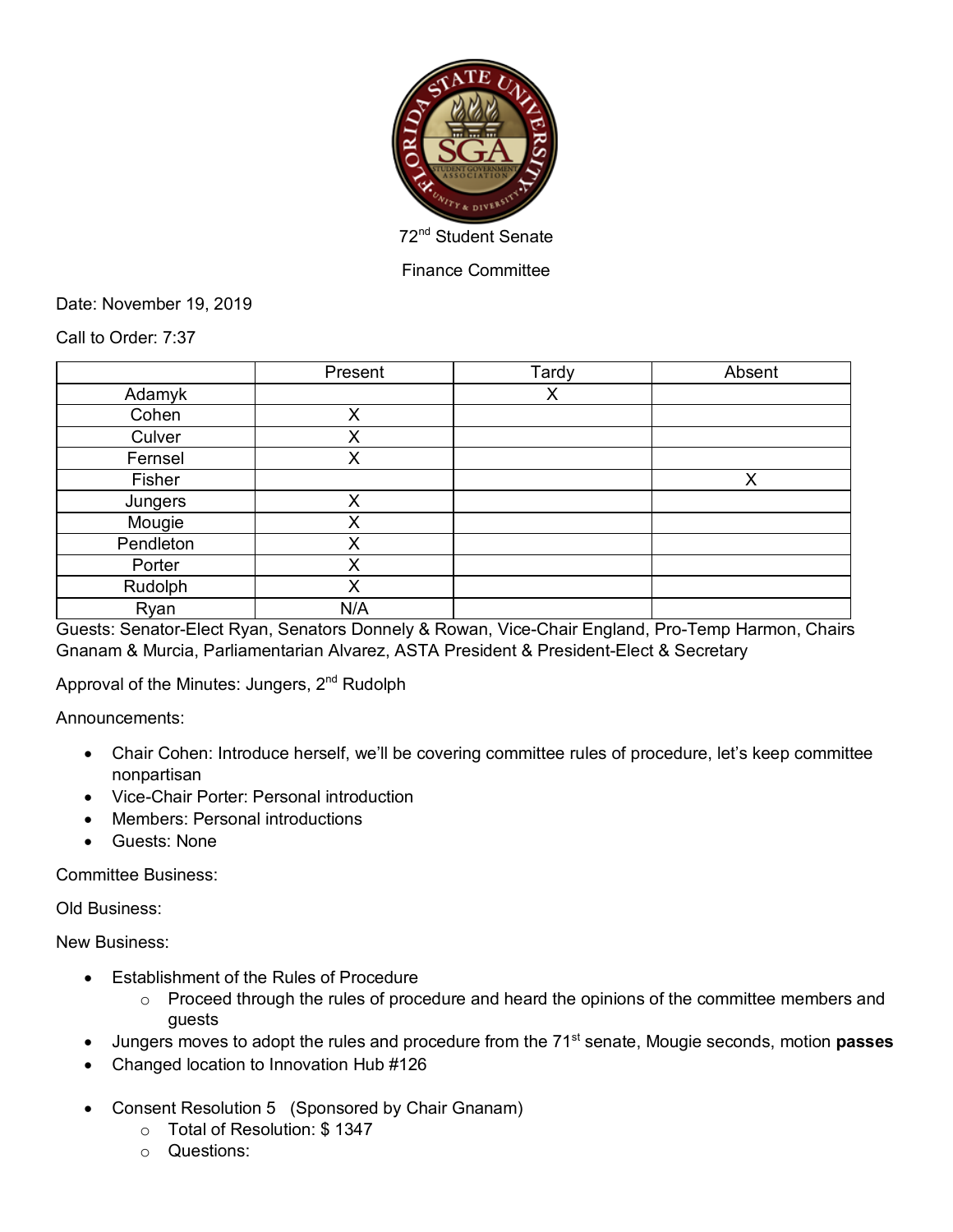- § Jungers: Why was Investinoles zero funded?
- § A: Request was unreasonable, shirts requested far exceeded member numbers.
- **•** Mougie: Centrale is venue?
- A: It is venue, not the food provider?
- Adamyk: Was MOAM funded more than \$8 per shirt?
- § A: No, \$4.77 per shirt, \$6.46 for plus sizes
- **EXTERGED:** Harmon: Where is food from for PAGA?
- A: Momo's
- o Motion to Approve & Second: Culver motions, Fernsel seconds
- o Final Vote:
	- Yea: Adamyk, Jungers, Mougie, Pendleton, Porter, Rudolph
	- **No: Culver, Fernsel,**
	- Abstain:
- o Resolution does **Pass**
- Consent Resolution 4 (Sponsored by Chair Murcia)
	- o Total of Resolution: \$3672
	- o Questions:
		- § None
	- $\circ$  Motion to Approve & Second: Adamyk motions, Rudolph seconds, Jungers Objects, enters round of debate
	- o Adamyk moves to amend American String Teachers Association to \$0 in registration and \$2000 in lodging
	- o Motion to Approve: Adamyk motions, Fernsel seconds, Culver objects & amends lodging to \$320 and registration fee to \$0
	- $\circ$  Porter moves to allow a non-senator to speak, Rudolph seconds, ASTA Presidents explains the change
		- Vote:
			- Yes: Culver,
			- No: Adamyk, Fernsel, Jungers, Mougie, Pendleton, Porter, Rudolph
			- Abs:
		- § Secondary amendment **Fails**
	- o Rudolph moves to call question on amendment, Mougie seconds
	- o Vote on amendment:
		- Yea: Adamyk, Fernsel, Jungers, Mougie, Pendleton, Porter, Rudolph
		- No: Culver,
		- Abstain:
		- § Amendment **Passes**
	- o Adamyk moves to pass resolution, Jungers seconds
	- o Final Vote:
		- Yes: Adamyk, Fernsel, Jungers, Mougie, Pendleton, Porter, Rudolph
		- No: Culver,
		- $\blacksquare$  Abs:
	- o Resolution **Passes**
- Review of Finance Code

Confirmations and Nominees:

• None